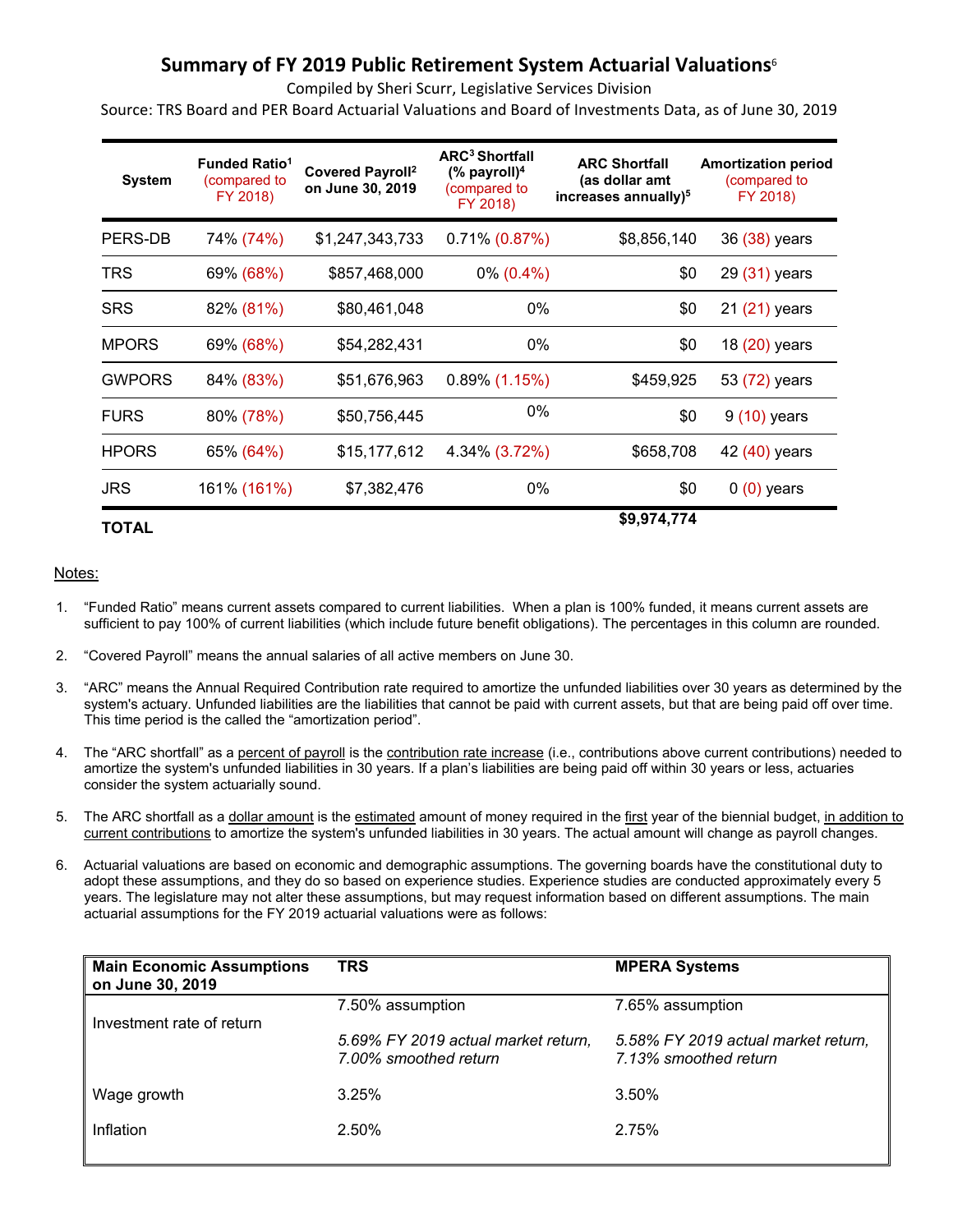## **Summary of FY 2018 Public Retirement System Actuarial Valuations**<sup>6</sup>

Compiled by Sheri Scurr, Legislative Services Division

Source: TRS Board and PER Board Actuarial Valuations and Board of Investments Data, as of June 30, 2018 *With latest corrections as of Dec. 1, 2019*

| <b>System</b> | <b>Funded</b><br>Ratio <sup>1</sup><br>(percentage) | Covered Payroll <sup>2</sup> on<br>June 30, 2018 | ARC <sup>3</sup><br><b>Shortfall</b><br>$%$ payroll) <sup>4</sup> | <b>ARC Shortfall</b><br>(as dollar amt<br><i>increases</i><br>annually $)^5$ | Amortization<br>period |
|---------------|-----------------------------------------------------|--------------------------------------------------|-------------------------------------------------------------------|------------------------------------------------------------------------------|------------------------|
| PERS-DB       | 74%                                                 | \$1,230,105,350                                  | 0.87%                                                             | \$10,701,917                                                                 | 38 years               |
| <b>TRS</b>    | 68%                                                 | \$829,709,000                                    | $0.04\%$                                                          | \$332,000                                                                    | 31 years               |
| <b>SRS</b>    | 81%                                                 | \$77,587,294                                     | 0%                                                                | \$0                                                                          | 21 years               |
| <b>MPORS</b>  | 68%                                                 | \$52,035,958                                     | 0%                                                                | \$0                                                                          | 20 years               |
| <b>GWPORS</b> | 83%                                                 | \$50,823,150                                     | 1.15%                                                             | \$584,466                                                                    | 72 years               |
| <b>FURS</b>   | 78%                                                 | \$47,934,517                                     | $0\%$                                                             | \$0                                                                          | 10 years               |
| <b>HPORS</b>  | 64%                                                 | \$15,251,339                                     | 3.72%                                                             | \$567,349                                                                    | 40 years               |
| <b>JRS</b>    | 161%                                                | \$7,290,904                                      | 0%                                                                | \$0                                                                          | 0 years                |
| <b>TOTAL</b>  |                                                     |                                                  |                                                                   | \$12,185,732                                                                 |                        |

#### Notes:

- 1. "Funded Ratio" means current assets compared to current liabilities. When a plan is 100% funded, it means current assets are sufficient to pay 100% of current liabilities (which include future benefit obligations). The percentages in this column are rounded.
- 2. "Covered Payroll" means the annual salaries of all active members.
- 3. "ARC" means the Annual Required Contribution rate required to amortize the unfunded liabilities over 30 years as determined by the system's actuary. Unfunded liabilities are the liabilities that cannot be paid with current assets, but that are being paid off over time. This time period is the called the "amortization period".
- 4. The "ARC shortfall" as a percent of payroll is the contribution rate increase (i.e., contributions above current contributions) that is needed to amortize the system's unfunded liabilities in 30 years. If a plan's liabilities are being paid off over a period of 30 years or less, actuaries consider the system actuarially sound.
- 5. The ARC shortfall as a dollar amount is the estimated amount of money required in the first year of the biennial budget, in addition to current contributions to amortize the system's unfunded liabilities in 30 years. This amount was calculated by legislative staff, so is not in the valuations, and is based on the June 30, 2018, snapshot of payroll. The actual amount will change as payroll changes.
- 6. Actuarial valuations are based on economic and demographic assumptions. The governing boards have the constitutional duty to adopt these assumptions, and they do so based on experience studies. Experience studies are conducted approximately every 5 years. The legislature may not alter these assumptions, but may request information based on different assumptions. The main actuarial assumptions for the FY 2018 actuarial valuations were as follows:

|       | <b>MPERA Systems</b> |
|-------|----------------------|
| 7.50% | 7.65%                |
| 3.25% | 3.50%                |
| 2.50% | 2.75%                |
|       |                      |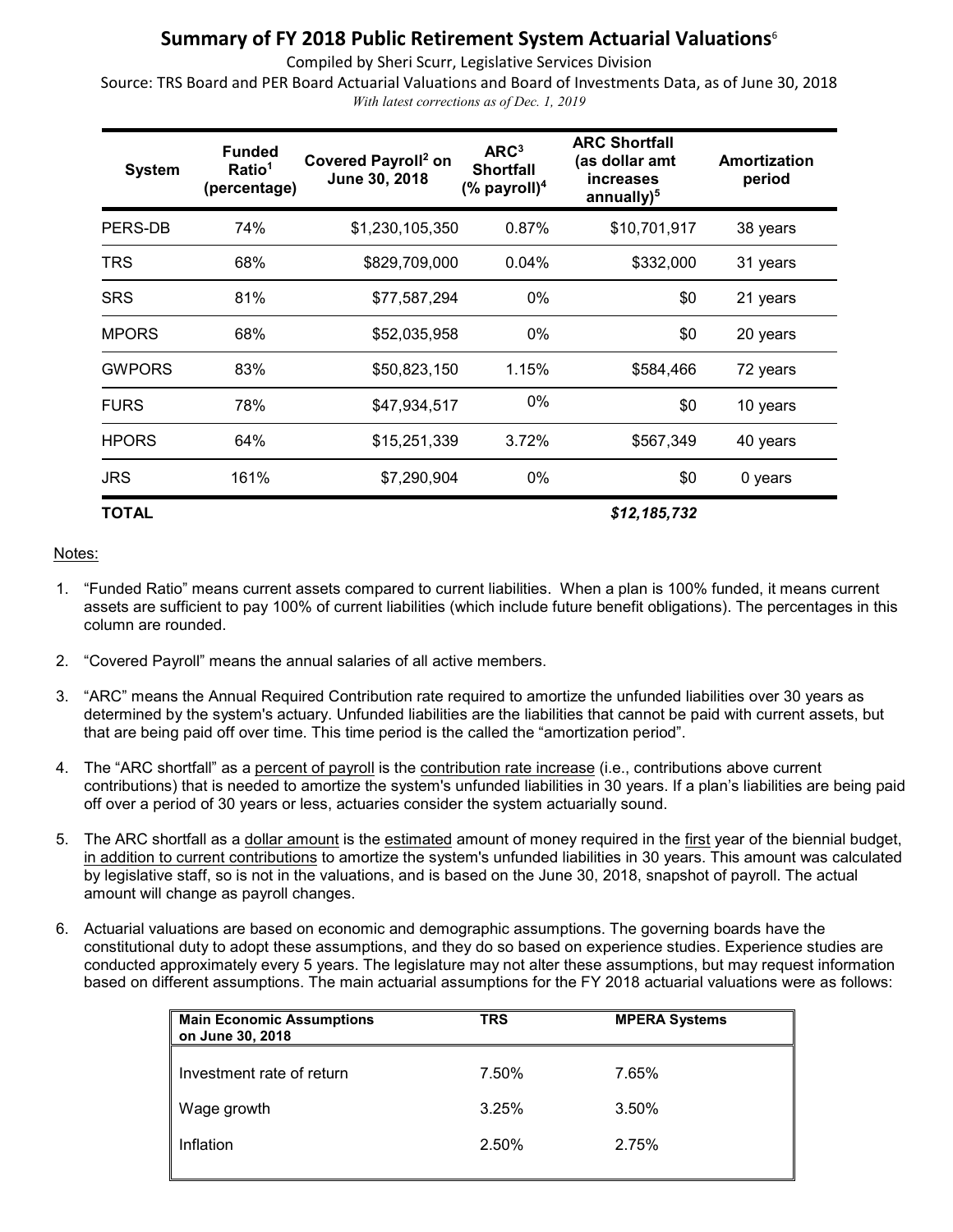## **Cover Page 2**

#### **Sensitivity to Future Experiences**:

Each actuarial valuation includes a section on how sensitive estimated costs of benefits are to changes in the assumed rate of return on investments. The table below shows what the funded ratio and amortization period would be if the actuary were to assume a lower investment rate of return effective July 1, 2018.

| 7.15% Investment Return Assumption - MPERA<br>7.0% Investment Return Assumption - TRS |                                     |                            |  |  |  |  |
|---------------------------------------------------------------------------------------|-------------------------------------|----------------------------|--|--|--|--|
| System                                                                                | <b>Funded</b><br>Ratio <sup>1</sup> | <b>Amortization period</b> |  |  |  |  |
| PERS-DB                                                                               | 70%                                 | 55 yrs                     |  |  |  |  |
| TRS                                                                                   | 65%                                 | 46 yrs                     |  |  |  |  |
| <b>SRS</b>                                                                            | 75%                                 | 113 $yrs$                  |  |  |  |  |
| <b>MPORS</b>                                                                          | 63%                                 | 30 yrs                     |  |  |  |  |
| <b>GWPORS</b>                                                                         | 77%                                 | Does Not Amortize          |  |  |  |  |
| <b>FURS</b>                                                                           | 73%                                 | 15 yrs                     |  |  |  |  |
| HPORS                                                                                 | 60%                                 | 77 yrs                     |  |  |  |  |
| JRS                                                                                   | 154%                                | 0 yrs                      |  |  |  |  |

| 0.5% Lower                                 |
|--------------------------------------------|
| 7.15% Investment Return Assumption - MPERA |
| 7.0% Investment Return Assumption - TRS    |
|                                            |

| 1.0% Lower                                 |
|--------------------------------------------|
| 6.65% Investment Return Assumption - MPERA |
| 6.5% Investment Return Assumption - TRS    |

| <b>System</b> | <b>Funded</b><br>Ratio <sup>1</sup> | <b>Amortization period</b> |
|---------------|-------------------------------------|----------------------------|
| PERS-DB       | 66%                                 | Does Not Amortize          |
| TRS           | 61%                                 | 90 yrs                     |
| SRS           | 71%                                 | Does Not Amortize          |
| <b>MPORS</b>  | 60%                                 | 53 yrs                     |
| <b>GWPORS</b> | 71%                                 | Does Not Amortize          |
| <b>FURS</b>   | 68%                                 | 24 yrs                     |
| <b>HPORS</b>  | 56%                                 | Does Not Amortize          |
| JRS           | 146%                                | 0 yrs                      |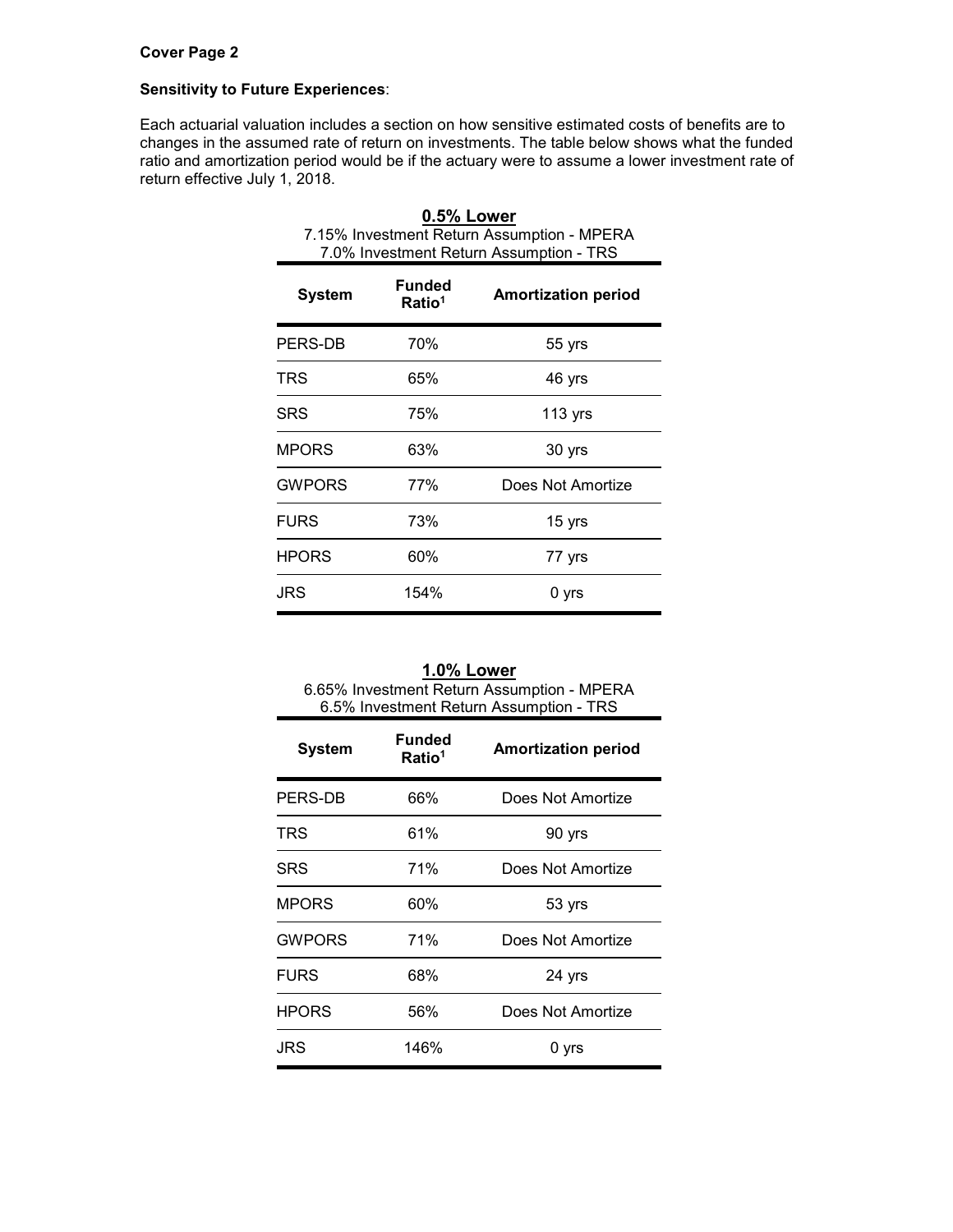| Montana's Public Employees' Retirement Plans: Summary Tables (Source: FY 2018 Actuarial Valuations and MCA) |                                                                                                                                                                                             |                                                                                                                                                                                                                                          |                                |                                                                 |                                                                                                                    |                                                                              |                                                                                |                                                          |  |
|-------------------------------------------------------------------------------------------------------------|---------------------------------------------------------------------------------------------------------------------------------------------------------------------------------------------|------------------------------------------------------------------------------------------------------------------------------------------------------------------------------------------------------------------------------------------|--------------------------------|-----------------------------------------------------------------|--------------------------------------------------------------------------------------------------------------------|------------------------------------------------------------------------------|--------------------------------------------------------------------------------|----------------------------------------------------------|--|
| <b>Table 1 - CONTRIBUTIONS AND NORMAL COSTS</b>                                                             |                                                                                                                                                                                             |                                                                                                                                                                                                                                          |                                |                                                                 |                                                                                                                    |                                                                              |                                                                                |                                                          |  |
|                                                                                                             | <b>TEACHERS'</b><br><b>RETIREMENT</b><br><b>SYSTEM</b><br>(TRS)<br>1937                                                                                                                     | PERS DEFINED<br><b>BENEFIT PLAN</b><br>(PERS-DBRP)<br>1945                                                                                                                                                                               | <b>JUDGES</b><br>(JRS)<br>1967 | <b>HIGHWAY</b><br><b>PATROL</b><br>OFFICERS'<br>(HPORS)<br>1945 | SHERIFFS'<br>(SRS)<br>1974                                                                                         | <b>GAME</b><br><b>WARDENS'</b><br>AND PEACE<br>OFFICERS'<br>(GWPORS)<br>1963 | <b>MUNICIPAL</b><br><b>POLICE</b><br><b>OFFICERS</b><br>(MPORS)<br>1974        | <b>FIREFIGHTERS'</b><br><b>UNIFIED</b><br>(FURS)<br>1981 |  |
| Employer<br>contributions<br><b>FY19</b>                                                                    | Schools/cc/local<br>gov't:<br>7.47% - base<br>1.5% - supplemental*<br>8.97%<br>State & MUS:<br>9.85% - base<br>$1.5\%$ - supplemental*<br>11.35%<br>*increases 0.1% each<br>FY to cap of 2% | Local gov't:<br>$6.8\%$ - base<br>1.77% - additional*<br>8.57%<br>State & MUS:<br>6.9% - base<br>1.77% - additional*<br>8.67%<br>Schools:<br>$6.8\%$ - base<br>1.5% - additional*<br>$8.30\%$<br>*increases 0.1% each<br>FY to cap of 2% | 25.81%                         | 7/1/13<br>28.15%                                                | 10.115%<br>Includes<br>0.58%<br>supplemental<br>amount that<br>may be<br>reduced if<br>amortization is<br>25 years | 9.00%                                                                        | 14.41%                                                                         | 14.36%                                                   |  |
| Employee<br>contributions<br><b>FY19</b>                                                                    | <b>Tier One</b><br>(pre-7/01/13):<br>7.15% plus 1%<br>supplemental<br>contribution until<br>system is 90%<br>funded<br><b>Tier Two</b><br>$(7/1/13)$ :<br>8.15%                             | 7.90%<br>decreases to 6.9% if<br>amortization period<br>remains<br>25 year or less                                                                                                                                                       | 7.00%                          | Pre-7/1/97<br>13%<br>7/1/97 or<br>elected<br>GABA):<br>13.05%   | 9.245%                                                                                                             | 10.56%                                                                       | 6/30/75<br>7.0%<br>7/1/97<br>8.5%<br>7/1/97 or<br>elected<br><b>GABA</b><br>9% | Pre-7/1/97 9.5%<br>7/1/97 or<br>elected GABA<br>10.7%    |  |
| Additional<br>funding from<br>other sources<br><b>FY 18</b><br>(dollar amts.<br>from LFD)                   | <b>State GF:</b><br>\$25 million plus<br>2.38% for schools/cc<br>0.11% for all<br>\$45 million<br>U-System:<br>4.72% of MUS-RP<br>payroll = $$1.8$ million                                  | <b>State GF:</b><br>\$31.4 million<br>0.10% for local gov't<br>0.37% for schools<br>\$32.4 million                                                                                                                                       | None                           | <b>State GF:</b><br>10.18%<br>$($1.7$ million)                  | None                                                                                                               | None                                                                         | <b>State GF:</b><br>29.37%<br>$($16 \text{ million})$                          | State GF:<br>32.61%<br>(\$16.2 million)                  |  |
| Normal cost<br>of benefits as<br>they accrue<br><b>FY18</b>                                                 | 9.96%                                                                                                                                                                                       | 10.27%                                                                                                                                                                                                                                   | 17.25%                         | 11.09%                                                          | 15.94%                                                                                                             | 16.09%                                                                       | 16.78%                                                                         | 14.25%                                                   |  |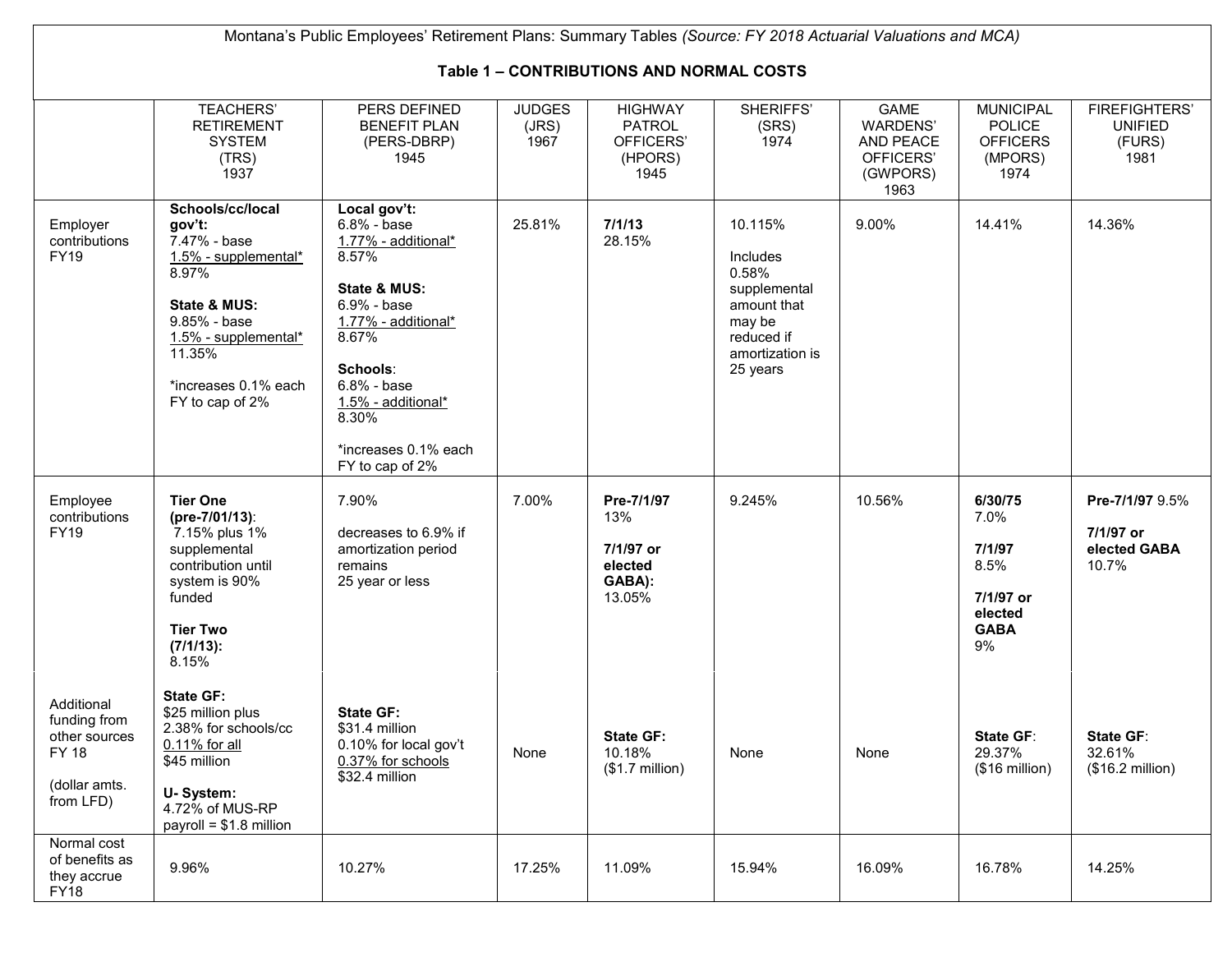| Montana's Public Employees' Retirement Plans: Summary Tables<br>(Source: FY 2018, Actuarial Valuations) |                                                                         |                                                                             |                                |                                                                 |                            |                                                                              |                                                                         |                                                          |  |  |  |
|---------------------------------------------------------------------------------------------------------|-------------------------------------------------------------------------|-----------------------------------------------------------------------------|--------------------------------|-----------------------------------------------------------------|----------------------------|------------------------------------------------------------------------------|-------------------------------------------------------------------------|----------------------------------------------------------|--|--|--|
|                                                                                                         | Table 2 - ACTUARIAL DATA                                                |                                                                             |                                |                                                                 |                            |                                                                              |                                                                         |                                                          |  |  |  |
|                                                                                                         | <b>TEACHERS'</b><br><b>RETIREMENT</b><br><b>SYSTEM</b><br>(TRS)<br>1937 | <b>PERS</b><br><b>DEFINED</b><br><b>BENEFIT PLAN</b><br>(PERS-DBRP)<br>1945 | <b>JUDGES</b><br>(JRS)<br>1967 | <b>HIGHWAY</b><br><b>PATROL</b><br>OFFICERS'<br>(HPORS)<br>1945 | SHERIFFS'<br>(SRS)<br>1974 | <b>GAME</b><br><b>WARDENS'</b><br>AND PEACE<br>OFFICERS'<br>(GWPORS)<br>1963 | <b>MUNICIPAL</b><br><b>POLICE</b><br><b>OFFICERS</b><br>(MPORS)<br>1974 | <b>FIREFIGHTERS'</b><br><b>UNIFIED</b><br>(FURS)<br>1981 |  |  |  |
| Actuarial value<br>of assets                                                                            | \$4,094,393,000                                                         | \$5,705,235,727                                                             | \$101,192,093                  | \$147,143,742                                                   | \$353,904,349              | \$190,849,036                                                                | \$413,608,005                                                           | \$429,094,690                                            |  |  |  |
| Actuarial<br>Accrued<br>Liability (AAL)                                                                 | \$6,004,434,000                                                         | \$7,730,084,077                                                             | \$62,740,689                   | \$229,821,775                                                   | \$436,715,156              | \$230,077,307                                                                | \$611,055,584                                                           | \$548,240,945                                            |  |  |  |
| Unfunded<br>portion of<br>accrued<br>actuarial<br>liability (UAAL)                                      | \$1,910,042,000                                                         | \$2,024,848,350                                                             | (\$3,845,1404)                 | \$82,678,033                                                    | \$82,810,807               | \$39,228,271                                                                 | \$197,447,579                                                           | \$119,146,255                                            |  |  |  |
| Funded ratio<br>(rounded)                                                                               | 68%                                                                     | 74%                                                                         | 161%                           | 64%                                                             | 81%                        | 83%                                                                          | 68%                                                                     | 78%                                                      |  |  |  |
| Amt of<br>contributions<br>as % of payroll<br>available to<br>fund UAAL<br><b>FY18</b>                  | 9.29%                                                                   | 6.00%                                                                       | (29.27%)                       | 26.97%                                                          | 7.44%                      | 3.24%                                                                        | 26.77%                                                                  | 32.47%                                                   |  |  |  |
| Years to<br>amortize<br>unfunded<br>liability                                                           | 31 years                                                                | 38 years                                                                    | 0 years                        | 40 years                                                        | 21 years                   | 72 years                                                                     | 20 years                                                                | 10 years                                                 |  |  |  |
| <b>ARC</b> shortfall<br>(additional<br>amount<br>required to<br>meet 30-year<br>amortization)           | 0.04%                                                                   | 0.87%                                                                       | (37.66%)                       | 3.72%                                                           | $0\%$                      | 1.15%                                                                        | $0\%$                                                                   | $0\%$                                                    |  |  |  |
| Projected ARC<br>shortfall as<br>rough annual<br>dollar amount                                          | \$332,000                                                               | \$10,701,917                                                                | (\$2,745,754)                  | \$567,349                                                       | \$0                        | \$584,466                                                                    | \$0                                                                     | \$0                                                      |  |  |  |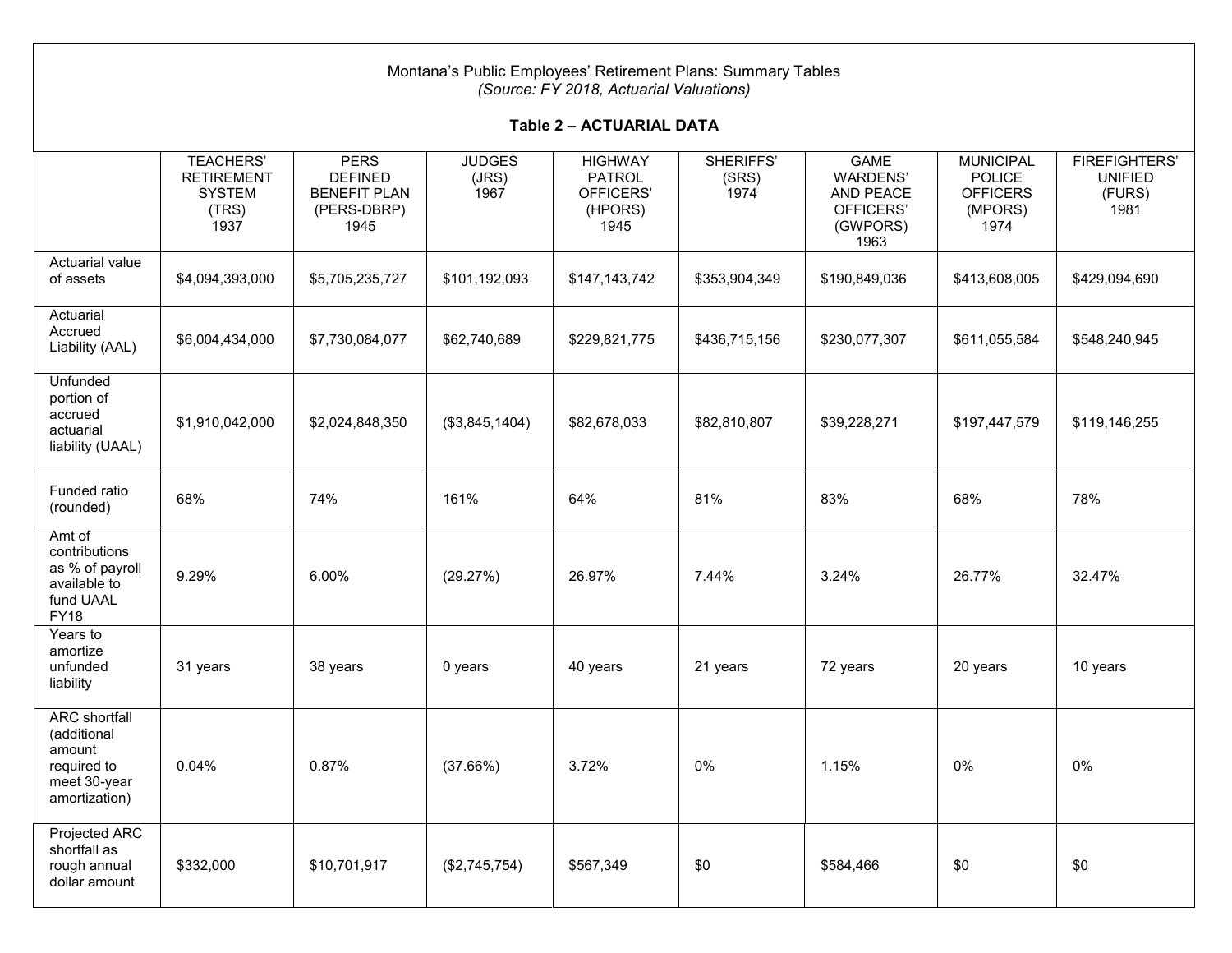|                                                                                      | Montana's Public Employees' Retirement Plans: Summary Tables (Source: June 30, 2018, Actuarial Valuation)<br>Table 3 - BENEFIT ELIGIBILITY AND BASIC FORMULA<br>(multiplier x highest average compensation x years of service) |                                                                                                                                                                                                                                                                                                             |                                                                                                    |                                                         |                                              |                                                                      |                                                           |                                                  |  |
|--------------------------------------------------------------------------------------|--------------------------------------------------------------------------------------------------------------------------------------------------------------------------------------------------------------------------------|-------------------------------------------------------------------------------------------------------------------------------------------------------------------------------------------------------------------------------------------------------------------------------------------------------------|----------------------------------------------------------------------------------------------------|---------------------------------------------------------|----------------------------------------------|----------------------------------------------------------------------|-----------------------------------------------------------|--------------------------------------------------|--|
|                                                                                      | <b>TEACHERS'</b><br><b>RETIREMENT</b><br><b>SYSTEM</b><br>(TRS)                                                                                                                                                                | PERS DEFINED BENEFIT<br><b>PLAN</b><br>(PERS-DB)                                                                                                                                                                                                                                                            | <b>JUDGES</b><br>(JRS)                                                                             | <b>HIGHWAY</b><br><b>PATROL</b><br>OFFICERS'<br>(HPORS) | SHERIFFS'<br>(SRS)                           | <b>GAME</b><br><b>WARDENS'</b><br>AND PEACE<br>OFFICERS'<br>(GWPORS) | <b>MUNICIPAL</b><br><b>POLICE</b><br>OFFICERS'<br>(MPORS) | <b>FIREFIGHTERS'</b><br><b>UNIFIED</b><br>(FURS) |  |
| Service and<br>age eligibility<br>criteria for full<br>retirement                    | <b>Tier One</b><br>(pre-7/01/13):<br>25 yrs, any age<br>or 5 yrs, age 60<br><b>Tier Two</b><br>(7/01/13)<br>30 yrs, age 55<br>or 5 yrs, age 60                                                                                 | Pre-7/01/11<br>30 yrs service, any age<br>or<br>5 yrs, age 60<br>or<br>any yrs, age 65<br>7/01/11<br>5 yrs, age 65, or<br>any yrs, age 70                                                                                                                                                                   | 5 years,<br>age 60                                                                                 | 20 years,<br>any age                                    | 20 years,<br>any age                         | 20 years,<br>age 50<br>or<br>5 years,<br>age 55                      | 20 years,<br>any age<br>or<br>5 years,<br>age 50          | 20 years,<br>any age<br>or<br>5 years,<br>age 50 |  |
| Minimum service<br>for vesting                                                       | 5 years                                                                                                                                                                                                                        | 5 years                                                                                                                                                                                                                                                                                                     | 5 years                                                                                            | Pre-7/01/13<br>5 yrs<br>7/01/13<br>10 yrs               | 5 years                                      | 5 years                                                              | 5 years                                                   | 5 years                                          |  |
| Highest<br>average<br>compensation<br>(HAC) period<br>used in benefit<br>calculation | <b>Tier One</b><br>(pre-7/01/13):<br>3 years<br><b>Tier Two</b><br>(7/01/13)<br>5 years                                                                                                                                        | Pre-7/01/11<br>3 years<br>7/01/11<br>5 years                                                                                                                                                                                                                                                                | 3 years                                                                                            | 3 years                                                 | Pre-7/01/11<br>3 years<br>7/01/11<br>5 years | Pre-7/01/11<br>3 years<br>7/01/11<br>5 years                         | 3 years<br>(final avg, not<br>highest avg.)               | 3 years                                          |  |
| Service<br>retirement<br>benefit<br>multiplier                                       | <b>Tier One</b><br>1.67% per year<br><b>Tier Two</b><br>(7/01/13)<br>1.67% per year,<br>then 1.85% per<br>year if attained 30<br>yrs service and<br>age 60                                                                     | Pre-7/01/11<br>>25 yrs: 1.78571%<br>25 yrs or more: 2%<br>7/01/11<br>>10 yrs: 1.5%<br>10-29 yrs: 1.78571%<br>30 yrs or more: 2%<br><b>Money Purchase Option</b><br>The greater of the above or<br>actuarial equivalent of 2x<br>member's accumulated<br>contributions plus interest<br>set by board (2.75%) | up to 15 years:<br>3.33%<br>15 yrs or<br>more:<br>1.785% for<br>each year<br>more than<br>15 years | 2.6% per year                                           | 2.5% per year                                | 2.5% per year                                                        | 2.5% per year                                             | 2.5% per year                                    |  |
| Social Security<br>coverage                                                          | Yes<br>(most members)                                                                                                                                                                                                          | Yes<br>(most members)                                                                                                                                                                                                                                                                                       | Yes                                                                                                | No                                                      | Yes                                          | Yes                                                                  | No                                                        | No                                               |  |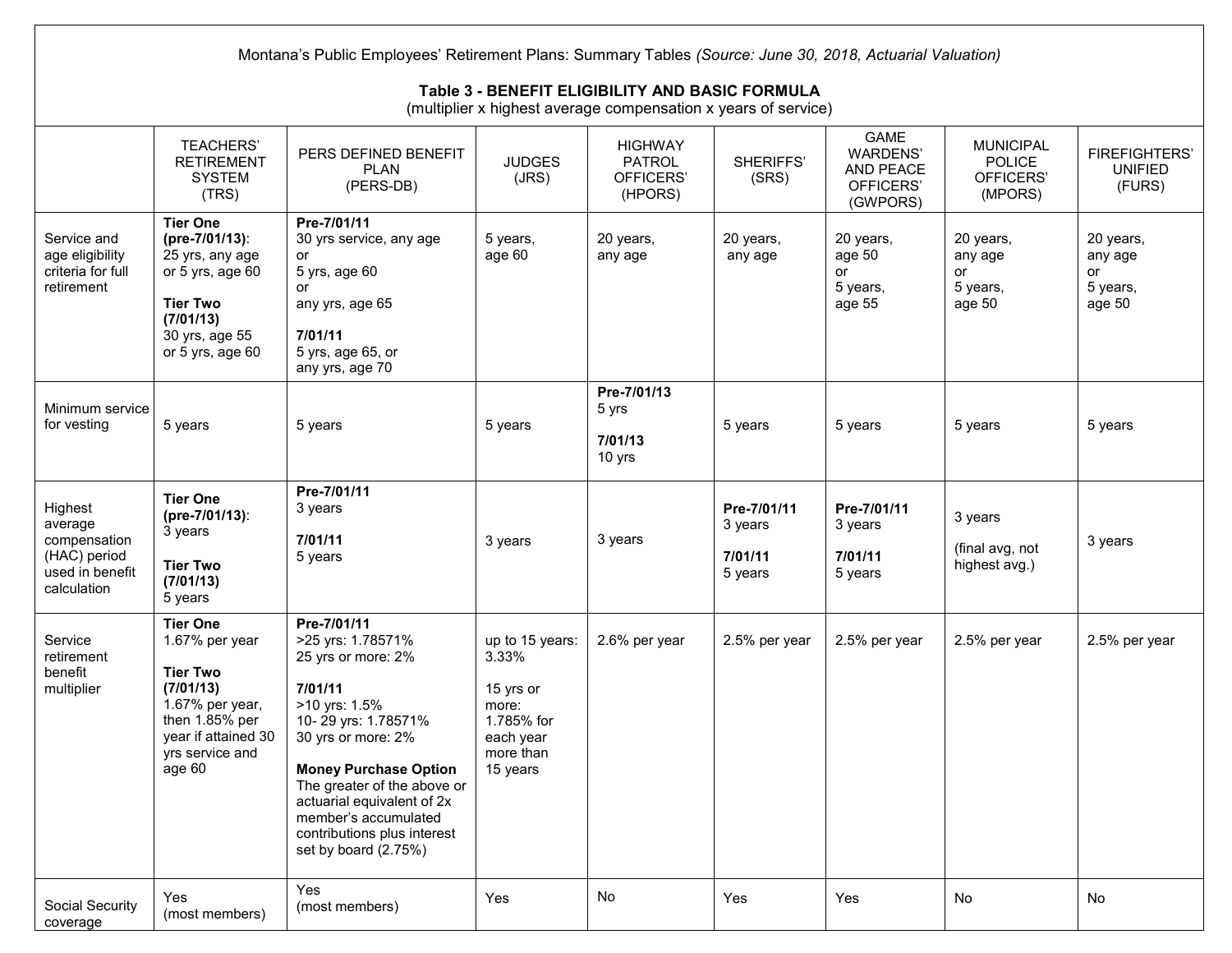| Montana's Public Employees' Retirement Plans: Summary Tables<br>(Source: June 30, 2018, Actuarial Valuations) |                                                                         |                                                            |                                |                                                          |                            |                                                                                     |                                                                         |                                                          |  |  |
|---------------------------------------------------------------------------------------------------------------|-------------------------------------------------------------------------|------------------------------------------------------------|--------------------------------|----------------------------------------------------------|----------------------------|-------------------------------------------------------------------------------------|-------------------------------------------------------------------------|----------------------------------------------------------|--|--|
| Table 4 - ACTIVE MEMBERSHIP (Table E-1 in Valuations)                                                         |                                                                         |                                                            |                                |                                                          |                            |                                                                                     |                                                                         |                                                          |  |  |
|                                                                                                               | <b>TEACHERS'</b><br><b>RETIREMENT</b><br><b>SYSTEM</b><br>(TRS)<br>1937 | PERS DEFINED<br><b>BENEFIT PLAN</b><br>(PERS-DBRP)<br>1945 | <b>JUDGES</b><br>(JRS)<br>1967 | <b>HIGHWAY</b><br>PATROL<br>OFFICERS'<br>(HPORS)<br>1945 | SHERIFFS'<br>(SRS)<br>1974 | <b>GAME</b><br><b>WARDENS' AND</b><br><b>PEACE</b><br>OFFICERS'<br>(GWPORS)<br>1963 | <b>MUNICIPAL</b><br><b>POLICE</b><br><b>OFFICERS</b><br>(MPORS)<br>1974 | <b>FIREFIGHTERS'</b><br><b>UNIFIED</b><br>(FURS)<br>1981 |  |  |
| <b>Total active</b><br>contributing<br>members<br>(full- and part-time*)                                      | 18,646                                                                  | 28,615                                                     | 55                             | 220                                                      | 1,429                      | 1,010                                                                               | 727                                                                     | 691                                                      |  |  |
| Average age                                                                                                   | 45 years                                                                | 48 years                                                   | 58 years                       | 40 years                                                 | 40 years                   | 42 years                                                                            | 39 years                                                                | 40 years                                                 |  |  |
| Average hire age                                                                                              | 34 years                                                                | 38 years                                                   | 50 years                       | 30 years                                                 | 32 years                   | 34 years                                                                            | 30 years                                                                | 30 years                                                 |  |  |
| Average years of<br>service                                                                                   | 11 years                                                                | 10 years                                                   | 9 years                        | 10 years                                                 | 7 years                    | 8 years                                                                             | 9 years                                                                 | 11 years                                                 |  |  |
| Average annual<br>salary (full-time<br>members)                                                               | \$54,222                                                                | \$51,473                                                   | \$137,961                      | \$65,456                                                 | \$54,295                   | \$50,320                                                                            | \$66,119                                                                | \$69,370                                                 |  |  |
| Number of<br>participating<br>employers                                                                       | 365                                                                     | 539                                                        | 1                              | $\mathbf 1$                                              | 57                         | $\overline{7}$                                                                      | 33                                                                      | 27                                                       |  |  |
| Employers' covered<br>payroll (annual<br>valuation<br>compensation)                                           | \$829,709,000                                                           | \$1,230,105,350                                            | \$7,290,904                    | \$15,251,339                                             | \$77,587,294               | \$50,823,150                                                                        | \$52,035,958                                                            | \$47,934,517                                             |  |  |

\*excludes part-time active members with annual compensation of less than \$1,000

 $\Gamma$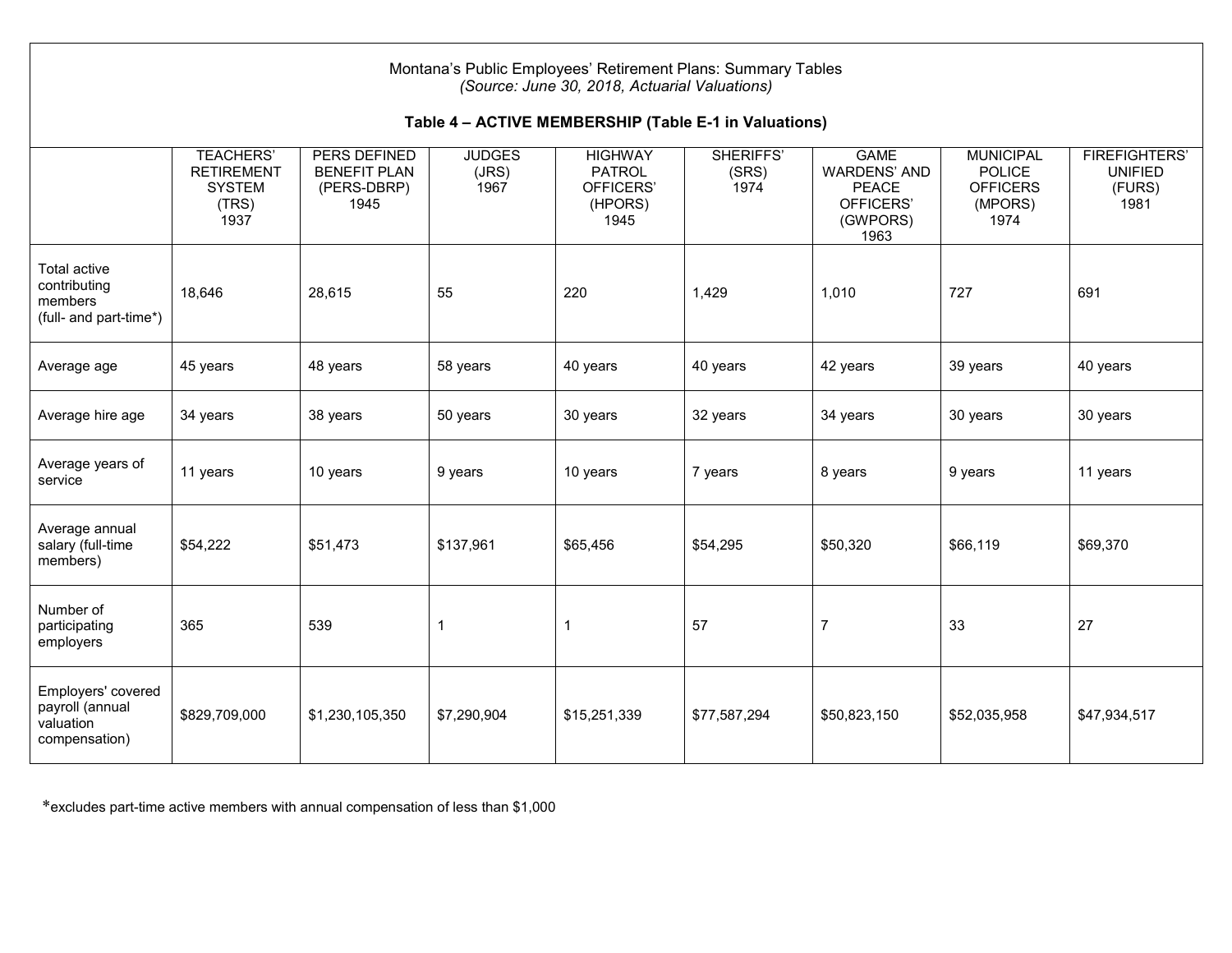| Montana's Public Employees' Retirement Plans: Summary Tables<br>(Source: June 30, 2018, Actuarial Valuations) |                                                                         |                                                                                       |                                |                                                                 |                            |                                                                              |                                                                         |                                                          |
|---------------------------------------------------------------------------------------------------------------|-------------------------------------------------------------------------|---------------------------------------------------------------------------------------|--------------------------------|-----------------------------------------------------------------|----------------------------|------------------------------------------------------------------------------|-------------------------------------------------------------------------|----------------------------------------------------------|
|                                                                                                               |                                                                         | Table 5 - RETIREE AND BENEFIT RECIPIENT DATA (Table E-2 and Appendix D in Valuations) |                                |                                                                 |                            |                                                                              |                                                                         |                                                          |
|                                                                                                               | <b>TEACHERS'</b><br><b>RETIREMENT</b><br><b>SYSTEM</b><br>(TRS)<br>1937 | PERS DEFINED<br><b>BENEFIT PLAN</b><br>(PERS-DBRP)<br>1945                            | <b>JUDGES</b><br>(JRS)<br>1967 | <b>HIGHWAY</b><br><b>PATROL</b><br>OFFICERS'<br>(HPORS)<br>1945 | SHERIFFS'<br>(SRS)<br>1974 | <b>GAME</b><br>WARDENS'<br><b>AND PEACE</b><br>OFFICERS'<br>(GWPORS)<br>1963 | <b>MUNICIPAL</b><br><b>POLICE</b><br><b>OFFICERS</b><br>(MPORS)<br>1974 | <b>FIREFIGHTERS'</b><br><b>UNIFIED</b><br>(FURS)<br>1981 |
| Number of benefit recipients                                                                                  | 15,933                                                                  | 25,555                                                                                | 70                             | 351                                                             | 681                        | 312                                                                          | 873                                                                     | 652                                                      |
| Average age of current<br>annuitants                                                                          | 72 years                                                                | 71 years                                                                              | 76 years                       | 68 years                                                        | 65 years                   | 66 years                                                                     | 66 years                                                                | 67 years                                                 |
| Average age at retirement                                                                                     | 59 years                                                                | 61 years                                                                              | 65 years                       | 51 years                                                        | 53 years                   | 56 years                                                                     | 49 years                                                                | 52 years                                                 |
| Average years of service at<br>retirement                                                                     | 25 years                                                                | 21 years                                                                              | 17 years                       | 22 years                                                        | 18 years                   | 17 years                                                                     | 18 years                                                                | 24 years                                                 |
| Average annual benefit<br>(service retirement)                                                                | \$23,096                                                                | \$18,570                                                                              | \$56,202                       | \$36,657                                                        | \$28,339                   | \$22,265                                                                     | \$32,179                                                                | \$41,441                                                 |
| Percent of income                                                                                             | Tier One (25 yrs)<br>41.67%                                             | Pre 7/1/11 (30 yrs)<br>60%                                                            | <b>Assuming</b><br>15 years    | 20 years                                                        | 20 years                   | 20 years                                                                     | 20 years                                                                | 20 years                                                 |
| replacement provided under<br>the benefit formula if<br>member attains full service<br>retirement             | Tier Two (30 yrs &<br>$60+$<br>55.5%                                    | Post 7/1/11 (30 yrs)<br>60%                                                           | 49.95%                         | 52%                                                             | 50%                        | 50%                                                                          | 50%                                                                     | 50%                                                      |
| Total benefits paid in<br>FY 2018                                                                             | \$368 million                                                           | \$403 million                                                                         | \$3.7 million                  | \$12.1 million                                                  | \$18.5 million             | \$6.8 million                                                                | \$27.5 million                                                          | \$24.5 million                                           |
| Benefits paid as percentage<br>of amount invested<br>(fair market value on<br>$6/30/18$ )                     | 9.2%                                                                    | 7.1%                                                                                  | 3.7%                           | 8.1%                                                            | 5.3%                       | 3.5%                                                                         | 6.6%                                                                    | 5.6%                                                     |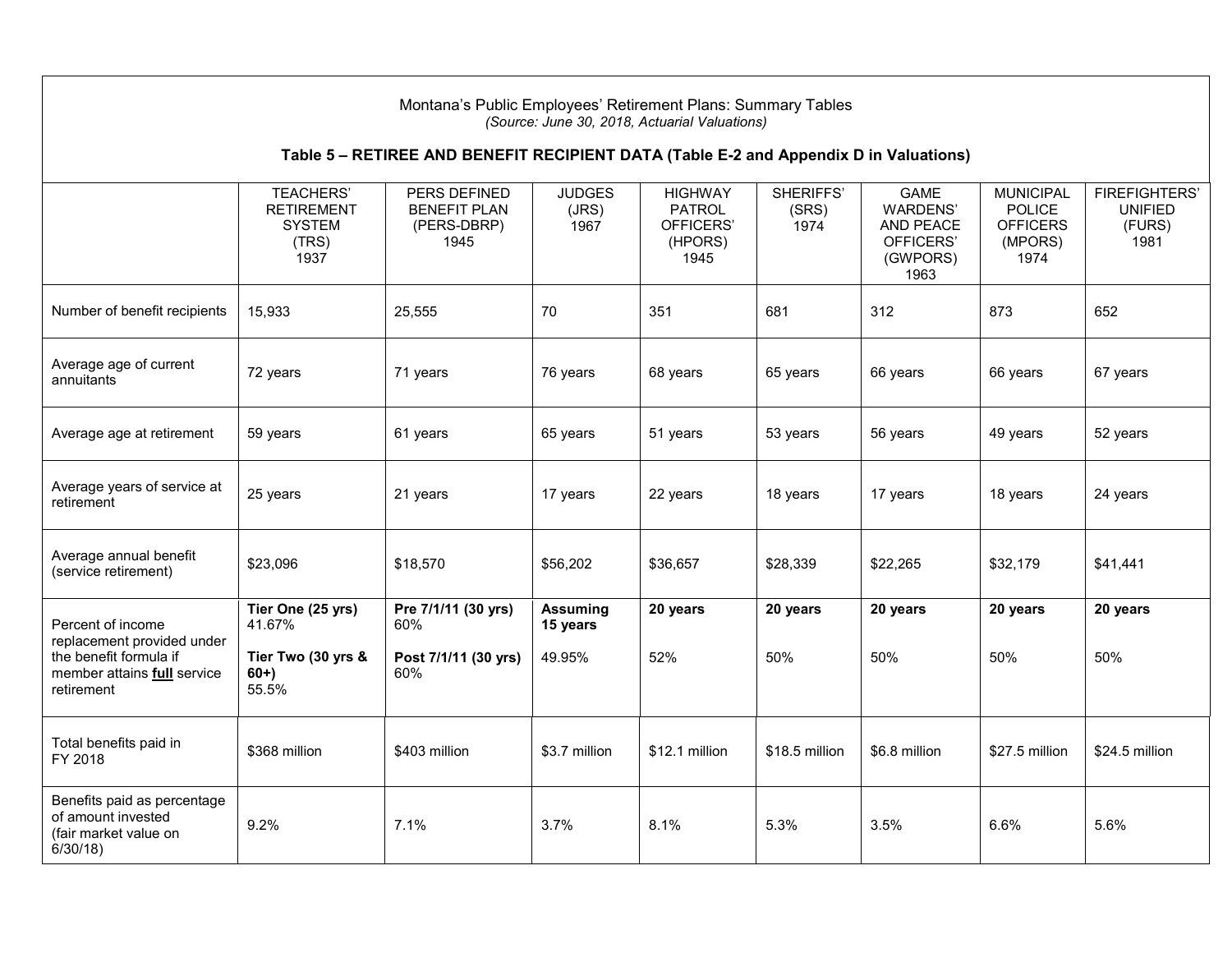|                                                                                      | Montana's Public Employees' Retirement Plans: Summary Tables<br>(Source: Montana Code Annotated - 2017)<br>Table 6 - POSTRETIREMENT BENEFIT INCREASES                                                                                                                          |                                                                                                                                                                                                          |                                                                                                                                                      |                                                                                                                                                           |                                                         |                                                                                     |                                                                                                                                            |                                                                                                                                         |
|--------------------------------------------------------------------------------------|--------------------------------------------------------------------------------------------------------------------------------------------------------------------------------------------------------------------------------------------------------------------------------|----------------------------------------------------------------------------------------------------------------------------------------------------------------------------------------------------------|------------------------------------------------------------------------------------------------------------------------------------------------------|-----------------------------------------------------------------------------------------------------------------------------------------------------------|---------------------------------------------------------|-------------------------------------------------------------------------------------|--------------------------------------------------------------------------------------------------------------------------------------------|-----------------------------------------------------------------------------------------------------------------------------------------|
|                                                                                      | <b>TEACHERS'</b><br><b>RETIREMENT</b><br><b>SYSTEM</b><br>(TRS)<br>1937                                                                                                                                                                                                        | PERS DEFINED<br><b>BENEFIT PLAN</b><br>(PERS-DBRP)<br>1945                                                                                                                                               | <b>JUDGES</b><br>(JRS)<br>1967                                                                                                                       | <b>HIGHWAY</b><br><b>PATROL</b><br>OFFICERS'<br>(HPORS)<br>1945                                                                                           | SHERIFFS'<br>(SRS)<br>1974                              | <b>GAMF</b><br><b>WARDENS' AND</b><br><b>PEACE</b><br>OFFICERS'<br>(GWPORS)<br>1963 | <b>MUNICIPAL</b><br><b>POLICE</b><br><b>OFFICERS</b><br>(MPORS)<br>1974                                                                    | <b>FIREFIGHTERS'</b><br><b>UNIFIED</b><br>(FURS)<br>1981                                                                                |
| Minimum benefit<br>or<br>Guaranteed<br><b>Annual Benefit</b><br>Adjustment<br>(GABA) | <b>GABA</b><br><b>Tier One</b><br>(Pre-7/01/13)<br>$1.5\%$ *<br><b>Tier Two</b><br>(7/01/13)<br>Equal to or<br>greater than<br>$0.5%$ but no<br>more than 1.50%<br>depending on the<br>funding status of<br>the plan*<br><b>Tier Two for</b><br>calendar $2019 =$<br>$0.5\%**$ | <b>GABA</b><br>Pre-7/01/07<br>3.0%<br>7/01/07<br>1.5%<br>7/01/13<br>1.5%<br>reduced 0.1% for<br>every 2 years<br>system is below<br>90% funded<br>Post 7/01/13<br>hires for<br>calendar $2019 =$<br>0.7% | Minimum<br>Pre-7/01/97<br><b>Benefits</b><br>increased same<br>as salary of<br>sitting judge<br>GABA<br>7/01/97<br>or elected<br><b>GABA</b><br>3.0% | Minimum<br>Pre-7/01/97<br>2% of base salary<br>of probationary<br>officer<br><b>GABA</b><br>7/01/97 or elected<br><b>GABA</b><br>3.0%<br>07/01/13<br>1.5% | <b>GABA</b><br>Pre-07/01/07<br>3.0%<br>07/01/07<br>1.5% | <b>GABA</b><br>Pre-07/01/07<br>3.0%<br>07/01/07<br>1.5%                             | <b>Minimum</b><br>Pre-7/01/97<br>$\frac{1}{2}$ of monthly<br>salary of new<br>officer<br><b>GABA</b><br>7/01/97 or<br>elected GABA<br>3.0% | Minimum<br>Pre-7/01/97<br>$\frac{1}{2}$ of monthly<br>salary of new<br>firefighter<br><b>GABA</b><br>7/01/97 or<br>elected GABA<br>3.0% |
| Waiting period for<br><b>GABA</b>                                                    | 3 years                                                                                                                                                                                                                                                                        | Pre-7/01/07<br>1 year                                                                                                                                                                                    | 1 year                                                                                                                                               | Pre-7/01/13<br>1 year<br>7/01/2013<br>3 years                                                                                                             | 1 year                                                  | 1 year                                                                              | 1 year                                                                                                                                     | 1 year                                                                                                                                  |

#### Note:

\*The TRS GABA for those hired on or after 7/01/2013 is: If system liabilities are at least 90% funded and the provision of the increase is not projected to cause the system's liabilities to be less than 85% funded, the GABA will be set by the board to an amount that is at least 0.5% but no more than 1.5%. The benefit increase will be effective on January 1.

\*\* This is the actual percentage paid for the calendar year. However, because the Tier Two GABA may be increased to a maximum of 1.5% at some point, the actuaries conduct the valuation of liabilities assuming a 1.5% GABA is paid for all Tier Two members.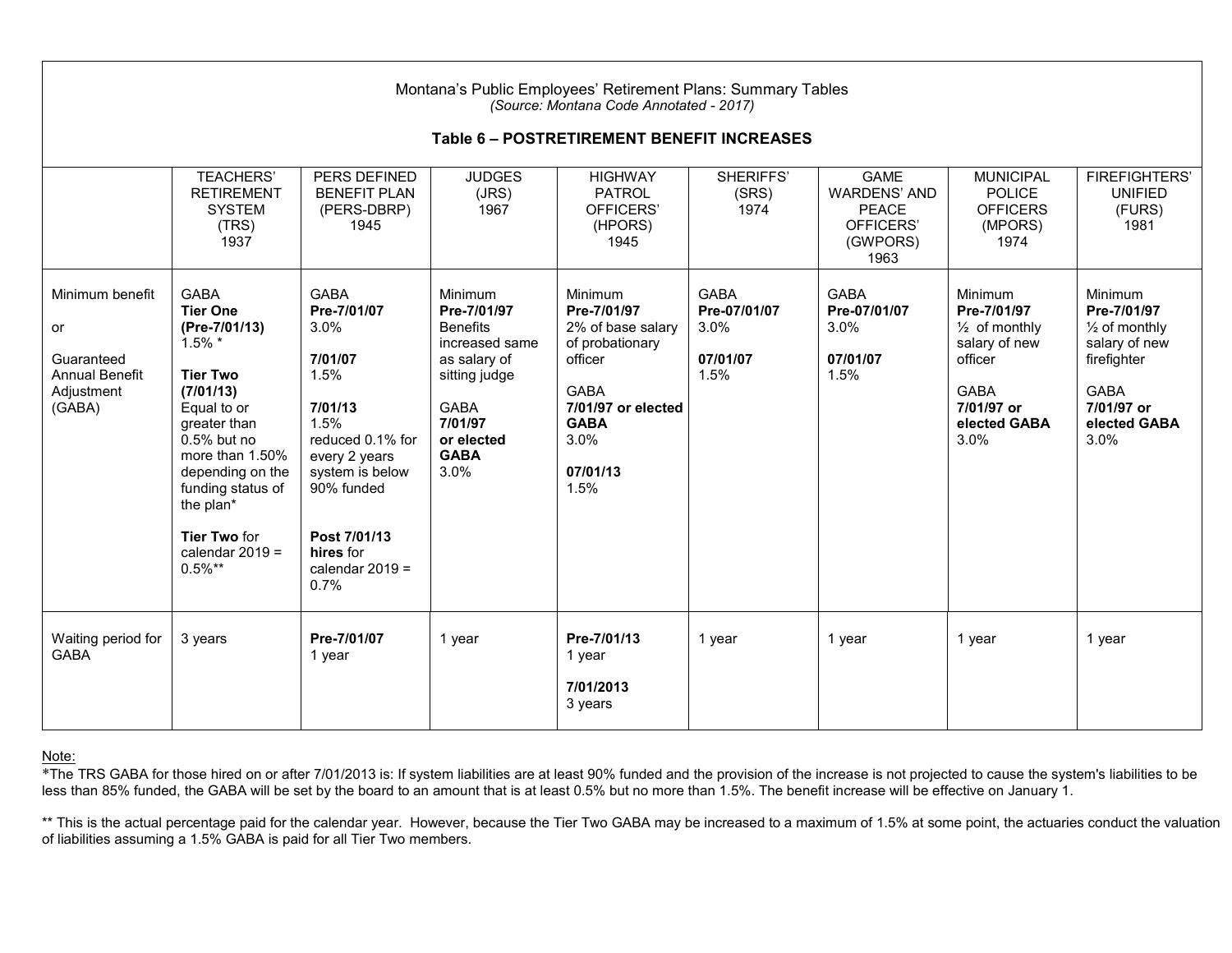| Montana's Public Employees' Retirement Plans: Summary Tables<br>(Source: Montana Board of Investments)<br>Table 7 - INVESTMENT DATA (Sec II, Tables 3 & 4)<br>(As of June 30, 2018) |                                                                                                                                                       |                                                            |                                                                                                                                                                                     |                                                         |                                                                                                                                                                  |                                                                                     |                                                                         |                                                          |
|-------------------------------------------------------------------------------------------------------------------------------------------------------------------------------------|-------------------------------------------------------------------------------------------------------------------------------------------------------|------------------------------------------------------------|-------------------------------------------------------------------------------------------------------------------------------------------------------------------------------------|---------------------------------------------------------|------------------------------------------------------------------------------------------------------------------------------------------------------------------|-------------------------------------------------------------------------------------|-------------------------------------------------------------------------|----------------------------------------------------------|
|                                                                                                                                                                                     | <b>TEACHERS'</b><br><b>RETIREMENT</b><br><b>SYSTEM</b><br>(TRS)<br>1937                                                                               | PERS DEFINED<br><b>BENEFIT PLAN</b><br>(PERS-DBRP)<br>1945 | <b>JUDGES</b><br>(JRS)<br>1967                                                                                                                                                      | <b>HIGHWAY PATROL</b><br>OFFICERS'<br>(HPORS)<br>1945   | SHERIFFS'<br>(SRS)<br>1974                                                                                                                                       | <b>GAME</b><br><b>WARDENS'</b><br><b>AND PEACE</b><br>OFFICERS'<br>(GWPORS)<br>1963 | <b>MUNICIPAL</b><br><b>POLICE</b><br><b>OFFICERS</b><br>(MPORS)<br>1974 | <b>FIREFIGHTERS'</b><br><b>UNIFIED</b><br>(FURS)<br>1981 |
| Amount invested<br>(fair value on<br>$6/30/18$ )                                                                                                                                    | \$4 billion                                                                                                                                           | \$5.65 billion                                             | \$100 million                                                                                                                                                                       | \$149 million                                           | \$351 million                                                                                                                                                    | \$194 million                                                                       | \$418 million                                                           | \$434 million                                            |
| Market rate of<br>return: FY 2018                                                                                                                                                   | 8.8%                                                                                                                                                  | 8.9%                                                       | 8.9%                                                                                                                                                                                | 8.86%                                                   | 8.83%                                                                                                                                                            | 8.81%                                                                               | 8.65%                                                                   | 8.63%                                                    |
| Actuarial rate of<br>return: FY 2018<br>$(4$ -year<br>smoothing)                                                                                                                    | 6.9%                                                                                                                                                  | 6.7%                                                       | 6.9%                                                                                                                                                                                | 6.84%                                                   | 6.92%                                                                                                                                                            | 7.01%                                                                               | 6.81%                                                                   | 6.84%                                                    |
| Avg. market rate<br>of return last 10<br>years                                                                                                                                      | 7.2%<br>$(15 \text{ yrs})$                                                                                                                            | 6.7%                                                       | 6.7%                                                                                                                                                                                | 6.69%                                                   | 6.71%                                                                                                                                                            | 6.66%                                                                               | 6.46%                                                                   | 6.49%                                                    |
| Avg. actuarial rate<br>of return last 10<br>vears                                                                                                                                   | 6.0%<br>$(15 \text{ yrs})$                                                                                                                            | 5.95%                                                      | 5.97%                                                                                                                                                                               | 5.93%                                                   | 6.03%                                                                                                                                                            | 6.12%                                                                               | 5.81%                                                                   | 5.87%                                                    |
| Asset allocation all<br>pension funds                                                                                                                                               | *STIP = $2\%$<br>**CAPP = $98%$<br>* Short Term Investment Pool<br>**Consolidated Asset Pension Pool<br>***Treasury Inflation Protected<br>Securities |                                                            | <b>CAPP Asset Allocation</b><br><b>Domestic Equity</b><br><b>International Equity</b><br>Private Equity<br>US Treasury & Agency<br><b>Real Estate</b><br>Mortgage-Backed<br>***TIPS | 34.6%<br>17.2%<br>10.5%<br>8.0%<br>6.9%<br>3.7%<br>3.2% | Investment Grade Credit<br>High Yield Bond<br><b>Natural Resources</b><br><b>Broad Fixed Income</b><br><b>Diversifying Strategies</b><br>Cash / Cash Equivalents |                                                                                     | 3.2%<br>2.7%<br>2.6%<br>1.3%<br>0.4%<br>3.6%                            |                                                          |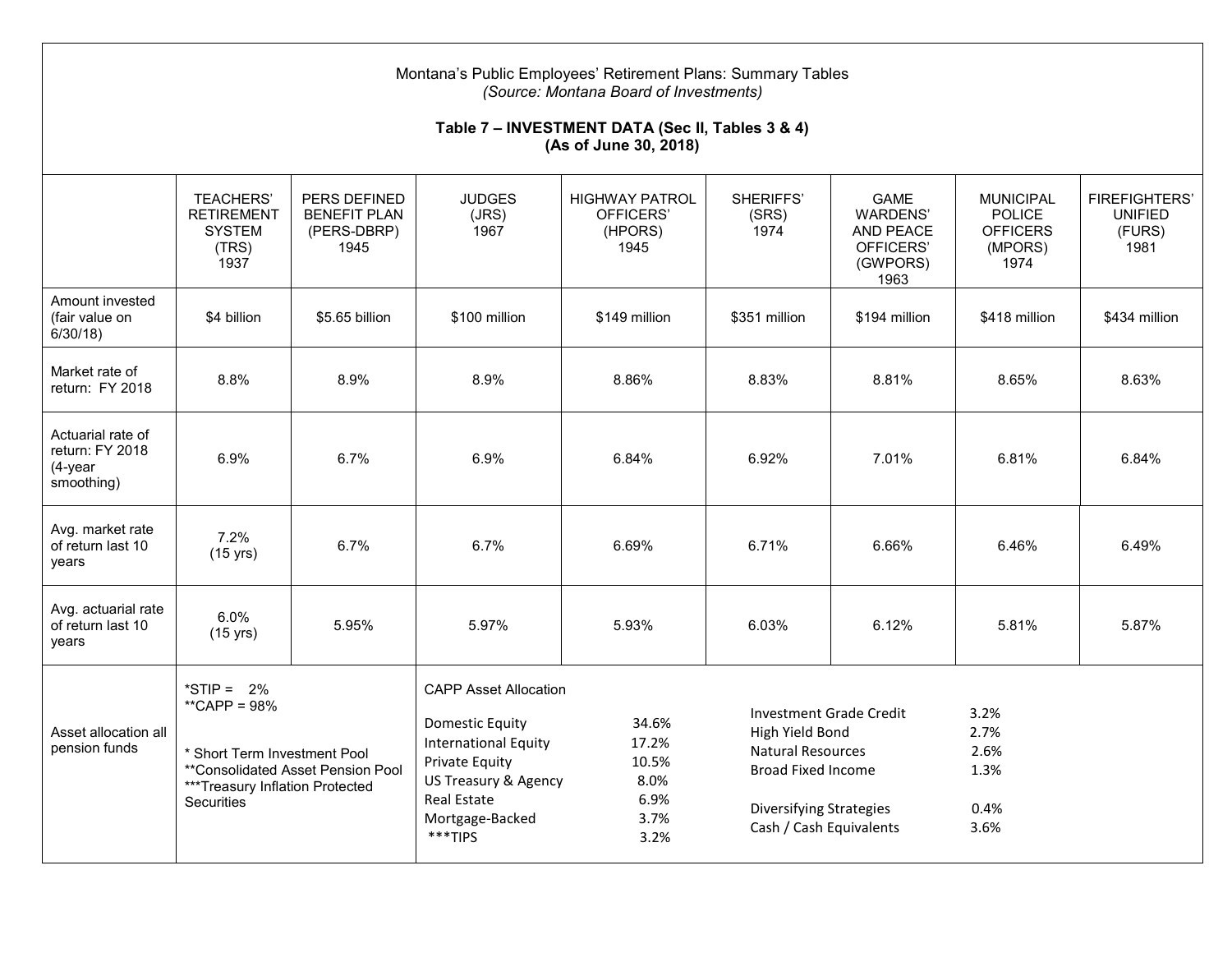#### Montana's Public Employees' Retirement Plans: Summary Tables *(Source: FY 2018, Actuarial Valuations)*

### **Table 8 – CASH FLOW**

(Valuation Summary Table and Tables 2 and 9 and Montana Board of Investments)

Notes on **cash flow** and **cash need**: Investment strategy must consider how much of the pension fund's assets need to be kept in more liquid investments to pay benefits as they come due. The more mature a plan becomes (i.e., the more retirees there are compared to current employees), the more cash is needed to cover benefit payments. If a plan has a **"**negative cash flow", it means that cash flowing out to pay benefits and expenses is greater than income from current contributions and investment returns. **Net cash flow** is reported in the actuarial valuations when looking at the overall financial position of the plan. However, another measurement is **net cash need**, which is a factor used by the Board of Investments to determine investment liquidity needs. **Net cash need** is the amount of contributions coming in minus the amount in benefits and expenses paid out and does not consider net investment income. Net cash need can be divided by the amount invested to determine what percentage of a plan's assets may need to be invested in more liquid investment vehicles to ensure a plan has enough cash on hand to pay benefits as they come due. Net cash flow and net cash need numbers are indicators that help determine the extent to which principle assets may need to be sold to pay for benefits and expenses and whether the earning potential of a portfolio is being reduced because of an increasing need to use more liquid investment vehicles that do not have the same earning potential as longer-term less liquid investments.

|                                                                    | <b>TEACHERS'</b><br><b>RETIREMENT</b><br><b>SYSTEM</b><br>(TRS)<br>1937 | <b>PERS</b><br><b>DEFINED</b><br><b>BENEFIT PLAN</b><br>(PERS-DBRP)<br>1945 | <b>JUDGES</b><br>(JRS)<br>1967 | <b>HIGHWAY</b><br><b>PATROL</b><br>OFFICERS'<br>(HPORS)<br>1945 | SHERIFFS'<br>(SRS)<br>1974 | <b>GAME</b><br><b>WARDENS'</b><br><b>AND PEACE</b><br>OFFICERS'<br>(GWPORS)<br>1963 | <b>MUNICIPAL</b><br><b>POLICE</b><br><b>OFFICERS</b><br>(MPORS)<br>1974 | <b>FIREFIGHTERS'</b><br><b>UNIFIED</b><br>(FURS)<br>1981 |
|--------------------------------------------------------------------|-------------------------------------------------------------------------|-----------------------------------------------------------------------------|--------------------------------|-----------------------------------------------------------------|----------------------------|-------------------------------------------------------------------------------------|-------------------------------------------------------------------------|----------------------------------------------------------|
| Benefits & Expenses<br>(includes)<br>withdrawals)                  | \$361.2 million                                                         | \$415.2 million                                                             | \$4.1 million                  | \$12.1 million                                                  | \$20 million               | \$8.0 million                                                                       | \$27.6 million                                                          | \$24.4 million                                           |
| <b>Total contributions</b>                                         | \$214.8 million                                                         | \$243.4 million                                                             | \$1.7 million                  | \$8.5 million                                                   | \$8.8 million              | \$10.1 million                                                                      | \$28.6 million                                                          | \$28.5 million                                           |
| Net investment<br>income                                           | \$343.7 million                                                         | \$478.7 million                                                             | \$8.5 million                  | \$12.3 million                                                  | \$29.2 million             | \$15.9 million                                                                      | \$33.2 million                                                          | \$34.3 million                                           |
| Net cash flow                                                      | \$197.3 million                                                         | \$306.9 million                                                             | \$6.1 million                  | \$8.7 million                                                   | \$28 million               | \$17.7 million                                                                      | \$34.2 million                                                          | \$38.4 million                                           |
| Net cash need<br>(contributions minus<br>benefits and<br>expenses) | \$146.4 million                                                         | \$171.8 million                                                             | \$2.4 million                  | \$3.6 million                                                   | \$11.2 million             | Surplus of<br>\$2.1 million                                                         | \$1.0 million                                                           | \$4.0 million                                            |
| Net cash need as<br>percentage of assets<br>invested               | 3.7%                                                                    | 3.0%                                                                        | 2.4%                           | 2.4%                                                            | 3.2%                       | 1.0%                                                                                | 0.23%                                                                   | 0.92%                                                    |
| Net increase in plan<br>assets                                     | \$197.4 million                                                         | \$306.9 million                                                             | \$6 million                    | \$8.7 million                                                   | \$28 million               | \$17.7 million                                                                      | \$34.2 million                                                          | \$38.4 million                                           |
| Increase in actuarial<br>accrued liability (AAL)<br>$(FY17-18)$    | \$367.6 million                                                         | \$151.7 million                                                             | \$4.6 million                  | \$10.4 million                                                  | \$2.5 million              | \$12.4 million                                                                      | \$48.5 million                                                          | \$25.9 million                                           |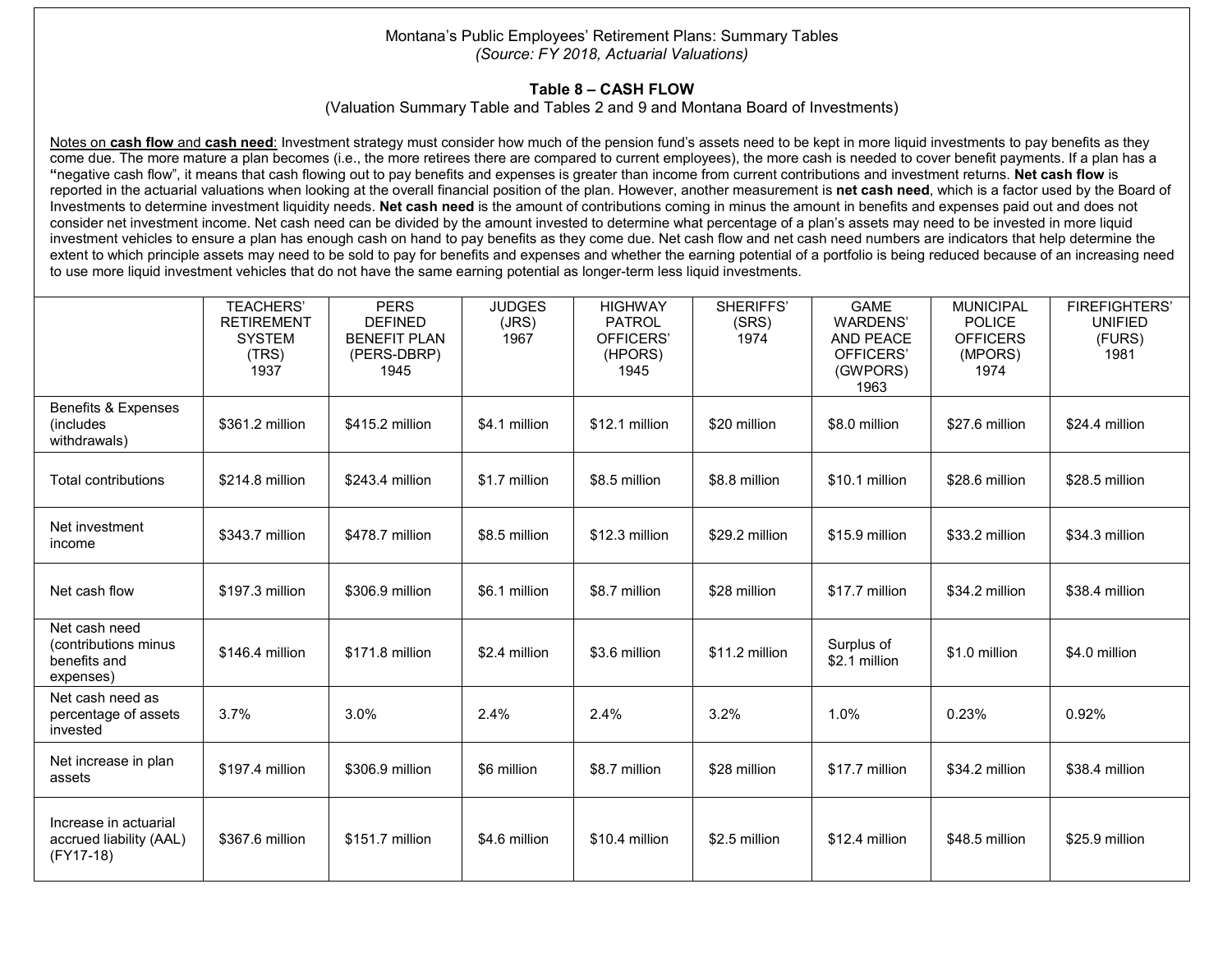| Montana's Public Employees' Retirement Plans: Summary Tables        |                                                                         |                                                                             |                                |                                                                 |                            |                                                                                     |                                                                         |                                                          |
|---------------------------------------------------------------------|-------------------------------------------------------------------------|-----------------------------------------------------------------------------|--------------------------------|-----------------------------------------------------------------|----------------------------|-------------------------------------------------------------------------------------|-------------------------------------------------------------------------|----------------------------------------------------------|
|                                                                     | Table 8A - EXPENSE DATA<br>(Board of Investments Expenses)              |                                                                             |                                |                                                                 |                            |                                                                                     |                                                                         |                                                          |
| For the fiscal<br>year ended<br>June 30, 2018                       | <b>TEACHERS'</b><br><b>RETIREMENT</b><br><b>SYSTEM</b><br>(TRS)<br>1937 | <b>PERS</b><br><b>DEFINED</b><br><b>BENEFIT PLAN</b><br>(PERS-DBRP)<br>1945 | <b>JUDGES</b><br>(JRS)<br>1967 | <b>HIGHWAY</b><br><b>PATROL</b><br>OFFICERS'<br>(HPORS)<br>1945 | SHERIFFS'<br>(SRS)<br>1974 | <b>GAME</b><br><b>WARDENS'</b><br><b>AND PEACE</b><br>OFFICERS'<br>(GWPORS)<br>1963 | <b>MUNICIPAL</b><br><b>POLICE</b><br><b>OFFICERS</b><br>(MPORS)<br>1974 | <b>FIREFIGHTERS'</b><br><b>UNIFIED</b><br>(FURS)<br>1981 |
| <b>Total Assets</b><br>Under<br>Management<br>6/30/18               | \$4,115,678,789                                                         | \$5,764,559,754                                                             | \$102,145,680                  | \$148,037,453                                                   | \$357,716,650              | \$192,640,094                                                                       | \$401,573,041                                                           | \$416,887,491                                            |
| <b>BOI</b><br>Fixed/Internal<br>Costs                               | \$1,348,136                                                             | \$1,880,397                                                                 | \$33,312                       | \$48,193                                                        | \$115,231                  | \$61,733                                                                            | \$130,742                                                               | \$135,096                                                |
| <b>BOI</b><br>Fixed/Internal<br>Costs as<br>Percentage of<br>Assets | 0.03%                                                                   | 0.03%                                                                       | 0.03%                          | 0.03%                                                           | 0.03%                      | 0.03%                                                                               | 0.03%                                                                   | 0.03%                                                    |
| <b>BOI Variable/</b><br><b>External Costs</b><br><b>TOTAL</b>       | \$23,787,555                                                            | \$33,193,212                                                                | \$588,326                      | \$850,634                                                       | \$2,033,352                | \$1,089,684                                                                         | \$2,307,848                                                             | \$2,384,405                                              |
| Variable/<br><b>External Costs</b><br>as Percentage<br>of Assets    | 0.58%                                                                   | 0.58%                                                                       | 0.58%                          | 0.57%                                                           | 0.57%                      | 0.57%                                                                               | 0.57%                                                                   | 0.56%                                                    |

Notes:

Each plan has assets allocated to STIP and to CAPP. See Table 7 for general information about asset allocation.

Fixed costs are those associated with internal management by BOI staff.

Variable costs are those associated with management of funds by external entitles.

According to CEM Benchmarking, which is an outside consultant to the BOI providing comparisons with other U.S. public funds and peer pension funds, the peer group median cost was 0.676% and the BOI's benchmark cost was 0.593%.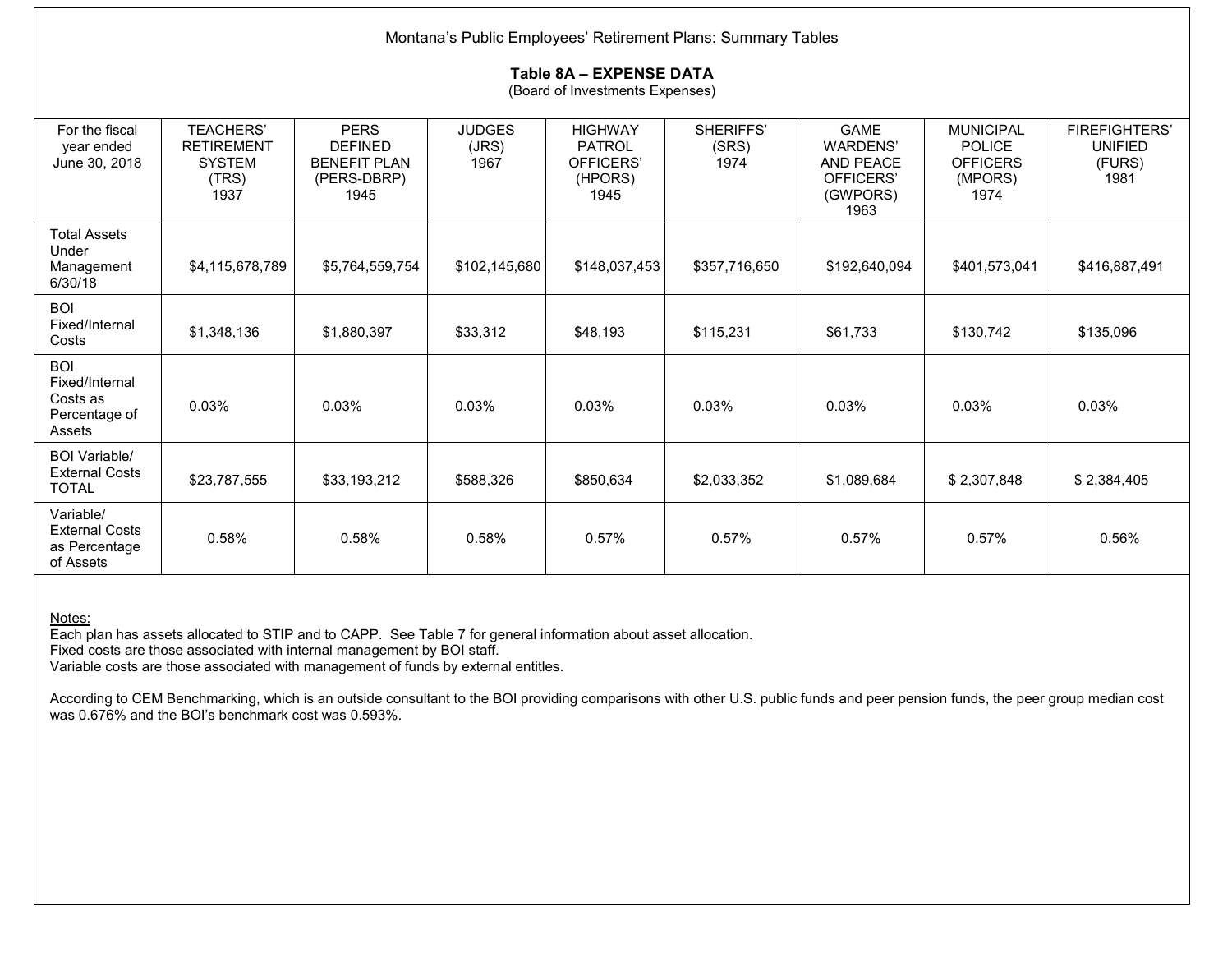#### Montana's Public Employees' Retirement Plans: Summary Tables (Source: June 30, 2018, Actuarial Valuation)

#### **Table 9 – VOLUNTEER FIREFIGHTER'S COMPENSATION ACT**

(Established in 1935)

| Eligible fire companies<br>(as defined in 19-17-109, MCA) | 235                                                                                                                                                                                                                                                                                                                                                                                                                                                                                                                                                                                                                                                           |
|-----------------------------------------------------------|---------------------------------------------------------------------------------------------------------------------------------------------------------------------------------------------------------------------------------------------------------------------------------------------------------------------------------------------------------------------------------------------------------------------------------------------------------------------------------------------------------------------------------------------------------------------------------------------------------------------------------------------------------------|
| <b>Members</b>                                            | 2,029 active members<br>1,473 benefit recipients                                                                                                                                                                                                                                                                                                                                                                                                                                                                                                                                                                                                              |
| Minimum age and service requirements                      | For full benefit: Age 55 and 20 years of service<br>For reduced benefit: Age 60 and 10 years of service                                                                                                                                                                                                                                                                                                                                                                                                                                                                                                                                                       |
| Vesting                                                   | 10 Years                                                                                                                                                                                                                                                                                                                                                                                                                                                                                                                                                                                                                                                      |
| Basic benefit formula                                     | • Age 55 with 20 years of credit for service, or<br>• Age 60 with 10 years of credit for service<br>• \$8.75 per month x year of credit for service up to 20 years<br>• \$7.50 per month x year of credit for service after 20 years<br>• VFCA members retiring prior to July 1, 2011, maximum credited service is 30 years<br>• VFCA members retiring on or after July 1, 2011, \$7.50 per month for each additional<br>year of credited service after 30 years in each year that the trust is actuarially sound and<br>the amortization period is 20 years or less; otherwise benefits for the year will only be<br>paid on credited service up to 30 years |
| Disability benefit                                        | The greater of:<br>a. \$87.50 per month, or<br>b. (\$8.75 per month x year of credit for service up to 20 years) + (\$7.50 per month x<br>year of credit for service after 20 years up to 30 years of credit for service)                                                                                                                                                                                                                                                                                                                                                                                                                                     |
| Survivorship benefit                                      | \$7.50 per year of service (maximum of 40 months including any amounts retiree<br>received).                                                                                                                                                                                                                                                                                                                                                                                                                                                                                                                                                                  |
| Average age of active members                             | 46 years of age                                                                                                                                                                                                                                                                                                                                                                                                                                                                                                                                                                                                                                               |
| Average years of service of active<br>members             | 9 years of service                                                                                                                                                                                                                                                                                                                                                                                                                                                                                                                                                                                                                                            |
| Average annual benefit for full service<br>retiree        | \$2,004                                                                                                                                                                                                                                                                                                                                                                                                                                                                                                                                                                                                                                                       |
| Contributions                                             | State General Fund: amount equal to 5% of insurance premium taxes collected (See<br>Sections 19-17-301 and 50-3-109, MCA)                                                                                                                                                                                                                                                                                                                                                                                                                                                                                                                                     |
| Actuarial value of assets<br>Market value of assets       | \$38,321,273                                                                                                                                                                                                                                                                                                                                                                                                                                                                                                                                                                                                                                                  |
| <b>Actuarial liabilities</b>                              | \$46,305,640                                                                                                                                                                                                                                                                                                                                                                                                                                                                                                                                                                                                                                                  |
| Unfunded liability                                        | \$7,984,367                                                                                                                                                                                                                                                                                                                                                                                                                                                                                                                                                                                                                                                   |
| Years to amortize unfunded liability                      | 5 years                                                                                                                                                                                                                                                                                                                                                                                                                                                                                                                                                                                                                                                       |
| Funded ratio                                              | 83%                                                                                                                                                                                                                                                                                                                                                                                                                                                                                                                                                                                                                                                           |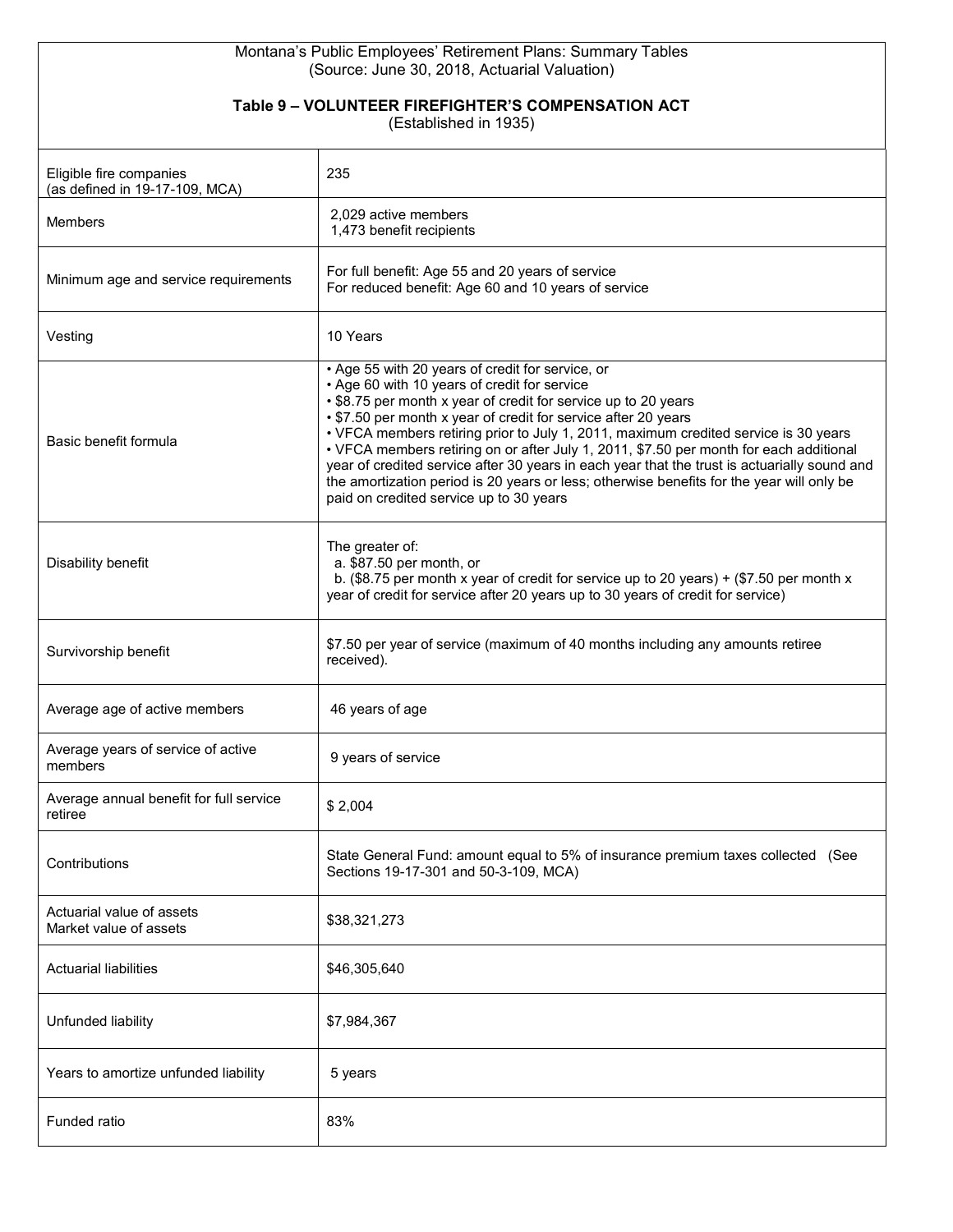| Montana's Public Employees' Retirement Plans: Summary Tables<br>(Source: MPERA and Board of Investments)<br>Table 10 - PERS DEFINED CONTRIBUTION (DC) RETIREMENT PLAN |                                                                                                                                                                                                                                                                                                                    |  |  |  |  |  |
|-----------------------------------------------------------------------------------------------------------------------------------------------------------------------|--------------------------------------------------------------------------------------------------------------------------------------------------------------------------------------------------------------------------------------------------------------------------------------------------------------------|--|--|--|--|--|
| Membership                                                                                                                                                            | June 30, 2018<br>New hires have 12 months to make a one-time, irrevocable choice between the DB<br>and DC plans - default is DB plan                                                                                                                                                                               |  |  |  |  |  |
| Contributing members                                                                                                                                                  | 2,977                                                                                                                                                                                                                                                                                                              |  |  |  |  |  |
| <b>Employee Contributions</b><br>For FY 19                                                                                                                            | 7.9% of salary – all allocated to individual member accounts<br>Reduced to 6.9% when PERS-DB plan amortization period is less than 25 years.                                                                                                                                                                       |  |  |  |  |  |
| <b>Employer and State GF</b><br>Contributions for FY 19                                                                                                               | 8.67% of salary<br>(reduced to 6.9% when PERS-DB amortization period is less than 25 years)<br>Contributions allocated as follows:<br>-- 8.33 % to member accounts<br>-- 0.04% to an educational fund<br>-- 0.3% to disability trust fund                                                                          |  |  |  |  |  |
| Total contributions to<br>member accounts                                                                                                                             | 16.23%                                                                                                                                                                                                                                                                                                             |  |  |  |  |  |
| <b>Total Amount Invested</b>                                                                                                                                          | \$225.6 million                                                                                                                                                                                                                                                                                                    |  |  |  |  |  |
| Average Account<br><b>Balance</b>                                                                                                                                     | \$57,447                                                                                                                                                                                                                                                                                                           |  |  |  |  |  |
| <b>Investment Choices</b>                                                                                                                                             | 20 funds (5 categories) evaluated quarterly. Options range from aggressive to<br>conservative and include mutual funds, bond funds, and target date funds.<br><b>Allocations (totals)</b><br>7% Stable value fund<br>2% Bond funds<br>55% Target date/balanced funds<br>28% U.S. equity<br>8% International equity |  |  |  |  |  |
| Vesting                                                                                                                                                               | 5 years for employer contributions and investment earnings                                                                                                                                                                                                                                                         |  |  |  |  |  |
| <b>Benefits</b>                                                                                                                                                       | Contributions plus investment earnings, minus administrative expenses; payable at<br>any time after termination, with a possible federal tax penalty for withdrawal before<br>age 59 <sup>1</sup> / <sub>2</sub> .                                                                                                 |  |  |  |  |  |
| <b>Disability Benefit</b>                                                                                                                                             | A defined disability benefit based on a 1/56 x HAC x years of service formula, same<br>as provided in the PERS-DBRP.                                                                                                                                                                                               |  |  |  |  |  |
| Death/survivorship<br>benefit                                                                                                                                         | Member's account balance                                                                                                                                                                                                                                                                                           |  |  |  |  |  |
| Plan Administration                                                                                                                                                   | PERB is the plan's board of trustees<br>Empower Retirement Services is the plan's record keeper                                                                                                                                                                                                                    |  |  |  |  |  |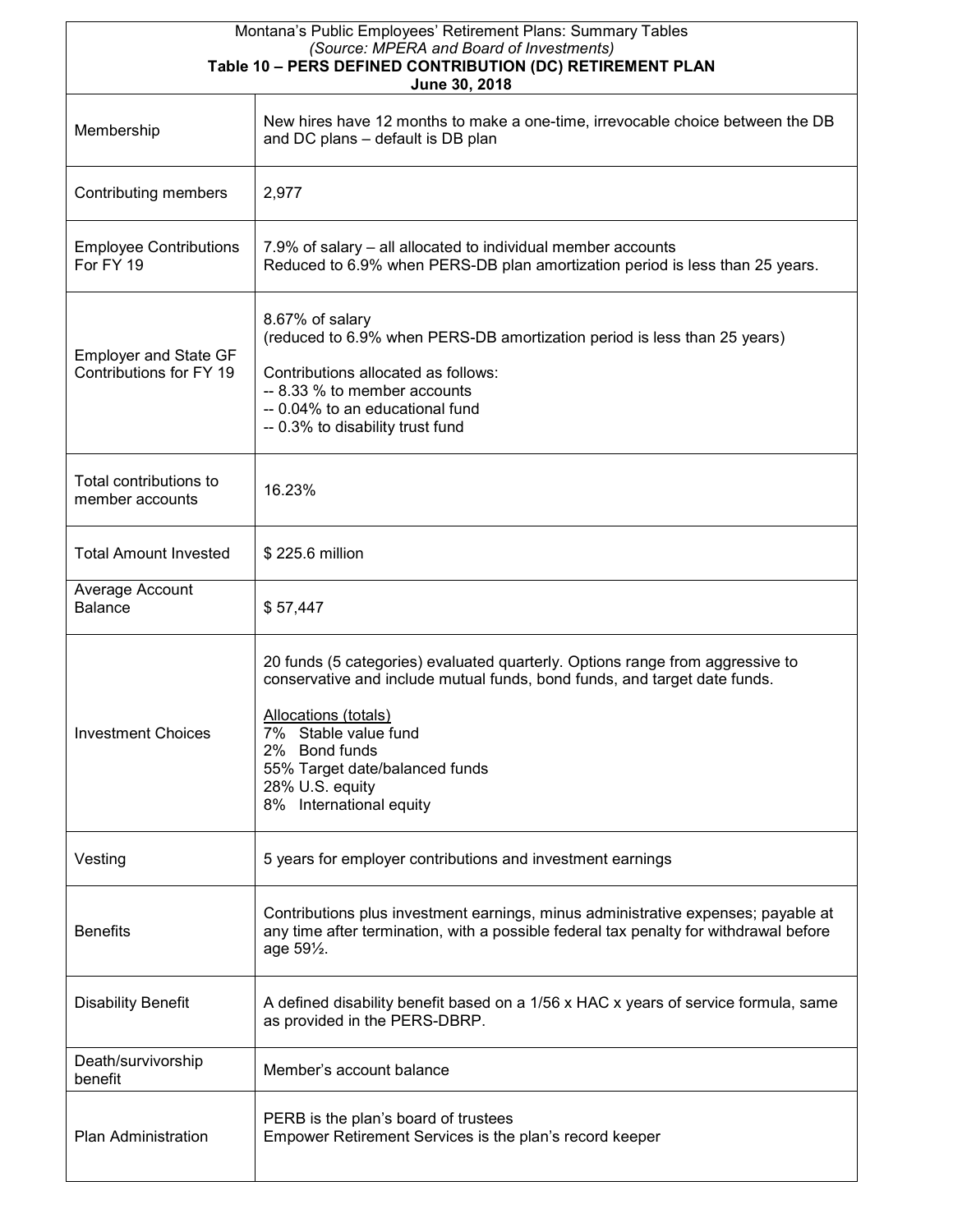#### Montana's Public Employees' Retirement Plans: Summary Tables *(Source: MPERA and Board of Investments)*

#### **Table 11 – DEFERRED COMPENSATION PLAN (457) FY 2018**

| Membership                    | Voluntary supplemental retirement savings plan available to all employees<br>of the State, Montana University System, and contracting political<br>subdivisions.                                                                                                                                                |
|-------------------------------|-----------------------------------------------------------------------------------------------------------------------------------------------------------------------------------------------------------------------------------------------------------------------------------------------------------------|
| <b>Contributing Members</b>   | 5,534                                                                                                                                                                                                                                                                                                           |
| <b>Employee Contributions</b> | Voluntary, pre-tax deferral or designated ROTH deferral                                                                                                                                                                                                                                                         |
| <b>Employer Contributions</b> | None, unless specified in an employer contract                                                                                                                                                                                                                                                                  |
| <b>Total Amount Invested</b>  | \$501.6 million                                                                                                                                                                                                                                                                                                 |
| Number of Investment Choices  | 22 funds (5 categories) evaluated quarterly. Options range from aggressive<br>to conservative and include mutual funds, bond funds, and target date<br>funds.<br>Allocations (totals)<br>47% Stable value fund<br>2% Bond funds<br>13% Target date/balanced funds<br>31% U.S. equity<br>8% International equity |
| Vesting                       | Participants are fully vested in their accounts immediately                                                                                                                                                                                                                                                     |
| <b>Benefit Eligibility</b>    | Not available to distribute until separation from service, retirement, death, or<br>upon an unforeseeable emergency, while still employed, provided IRS-<br>specified criteria are met.                                                                                                                         |
| <b>Benefit Amount</b>         | Lump sum or periodic benefit payment, at the option of the participant.<br>Based on individual account balance and plan provisions. IRS permitted<br>rollovers are also possible.                                                                                                                               |
| Death/survivorship Benefit    | Member's account balance                                                                                                                                                                                                                                                                                        |
| <b>Plan Administration</b>    | PERB is the plan's board of trustees<br>Great-West Retirement Services is the plan's record keeper                                                                                                                                                                                                              |